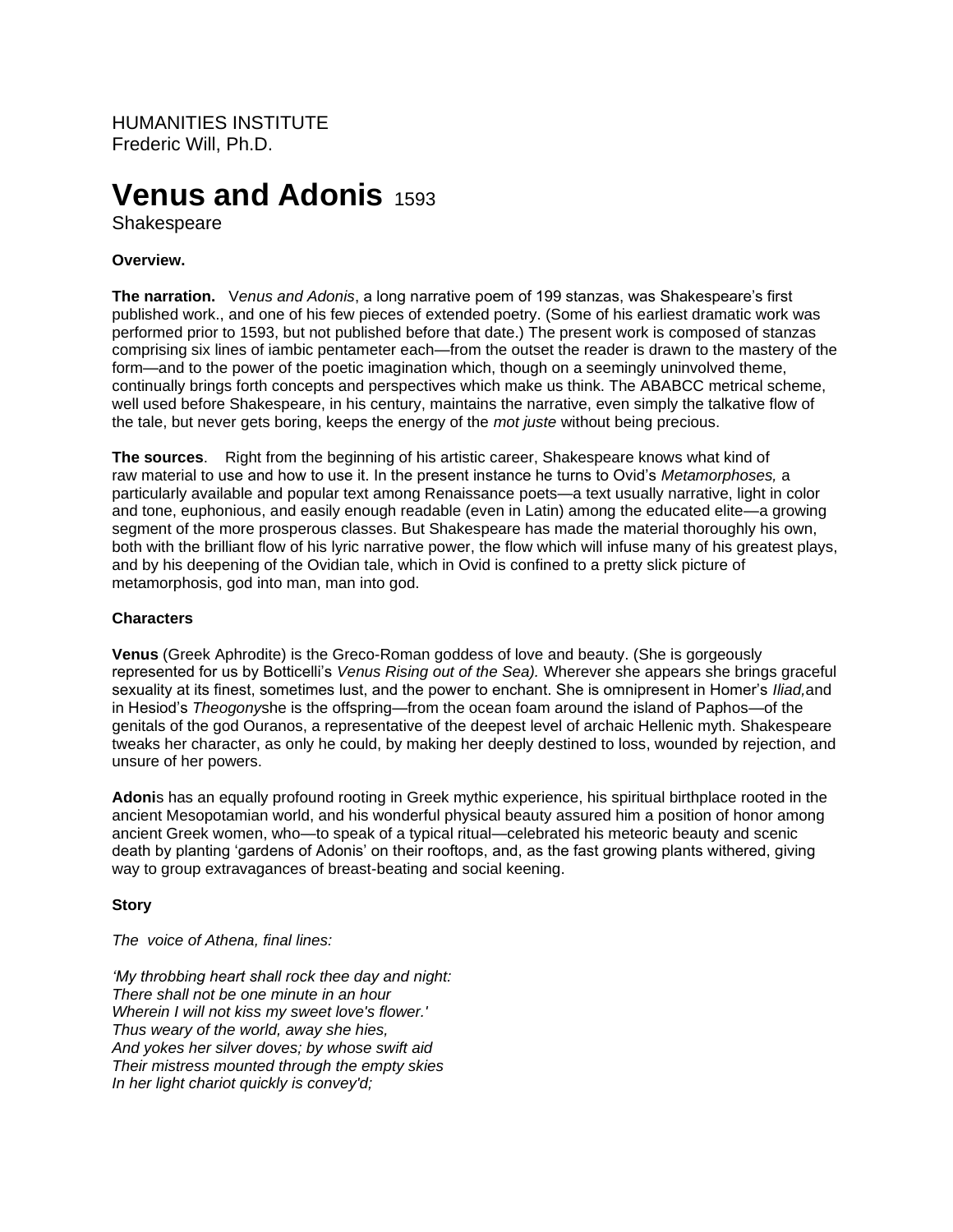#### *Holding their course to Paphos, where their queen Means to immure herself and not be seen.*

**Tragedy.** Above, a taste of the Shakespearean poetic narration in which we first hear the tone of this still young just published writer, age twenty nine. We are quite comfortably lodged in the same jambic pentameter which will be the lifeblood of his lifetime writing career; thirty-seven actual dramas, from this most confidently masterful of writers in English. In the lines before us—packaged as they are, adroitly, in the casing of three rhymed couplets, which bear promise of opening forth into blank verse, then sharply reign themselves in--Venus has found the boar-gored corpse of her beloved Adonis, and is woefully absorbing the .truth of her loss. We are at the end of a tragic but artistic panorama, in which the discovery that even the gods lose big time has hit home, and sent Venus packing to her home island, Paphos. It will have been noted, by the careful that the language conveying this tragic ending is energetic, graceful, and immune to the cliché fractures that would strain the typical classical-myth rendering of Shakespeare's time. In the hands of a master, small Latin and less Greek can do it, to give archaisms new birth.

## **Tenor.** Above we overhear the tragic tenor of the

conclusion of the present poem. It is not really tragic, is it? Shakespeare will in due time teach us what tragic means. The author distances himself from the language in which he recounts the (already artificial) mood of the finale of the poem. The same veneer of authorial distance, artistic sheen, pity and comedy interwoven characterizes the entire poem, the prominent prosodic shaping of which keeps us under constant reminder that poetry alone drives this work.

**The development.** From the outset, the poet is craftily distant from the figures he marshals, and is able to generate a sense of conflict, pain, and passion without himself being caught up in those emotions. It goes this simply, on the surface: Venus spots an incredibly handsome young lad heading out for the hunt, and immediately chases after him. (We are both inside these characters, and outside them looking in at them virtually, as though they were comic book characters.) The narrative dimension is blunt, and from Venus' standpoint it's as *get your man*as Sadie Hawkins day, or as in the *Thesmophorizusae* of Aristophanes, where any guy is fair hunting for the hags in the upper stories. Not only is Venus all over Adonis, but she is pleading and perorating as she chases. As for Adonis, he has no sexual interest in this preoccupied playmate.

**Action.** At just the point needed, to generate some action, Adonis' hunting steed, who has been awaiting nearby, gets an itch to run after a charming jennet standing in the nearby pasture. The chase takes place, and Shakespeare is, as often, at his most empathetic in describing the emotions and behaviors of animals. (We will see a repetition, of this animal sensitivity, a little later, as Shakespeare, deepening our sense of the plight of Adonis, compares his attempt to flee to those of a hare fleeing the hunt, turning and twisting this way and that.)

**Withdrawal.** At one point Venus throws herself on top of her own prey, then pulls him over onto her, and, at her moment of greatest success elicits a frozen and prolonged kiss from him. But then Adonis, far more interested in the hunt than in Venus' outpouring of kisses, does all he can to get aware from her, although she makes her desire as potent as he makes his reluctance. Venus herself pours kisses on Adonis, traversing as much as she can of his uncooperative body, while inviting him to explore all the hidden resources of her own meadow. In her ultimate exasperation she faints, appears to be expiring, then gradually wakes, to hear the sounds of the hunt in the distance. Ultimately defeated, as she discovers the death of her beloved, she returns to Paphos.

**Ritual.** One wonders, in the end, how Shakespeare the twenty nine year old pulls off the charm, even power, of this *coup d'ecriture*, which could so easily have turned out slickly Ovidian, simply a pastiche of wit and turns of phrase. The answer is twofold. Shakespeare taps into that implication, always near in a revived ancient tale, that it overlies a deeper and more archaic stratum of meanings, in this case the Mesopotamian hearkings of Tammuz, Innana, and the culture world where gender roots deeply in the meaning of the cosmos—birth and death, renewal, sacrifice—and the fructuation of the goddess is part of a life sustaining ritual. (The male's failures can be seen either as comic book snafoos, or as the failures of the seasons to turn fruitfully on their axes.)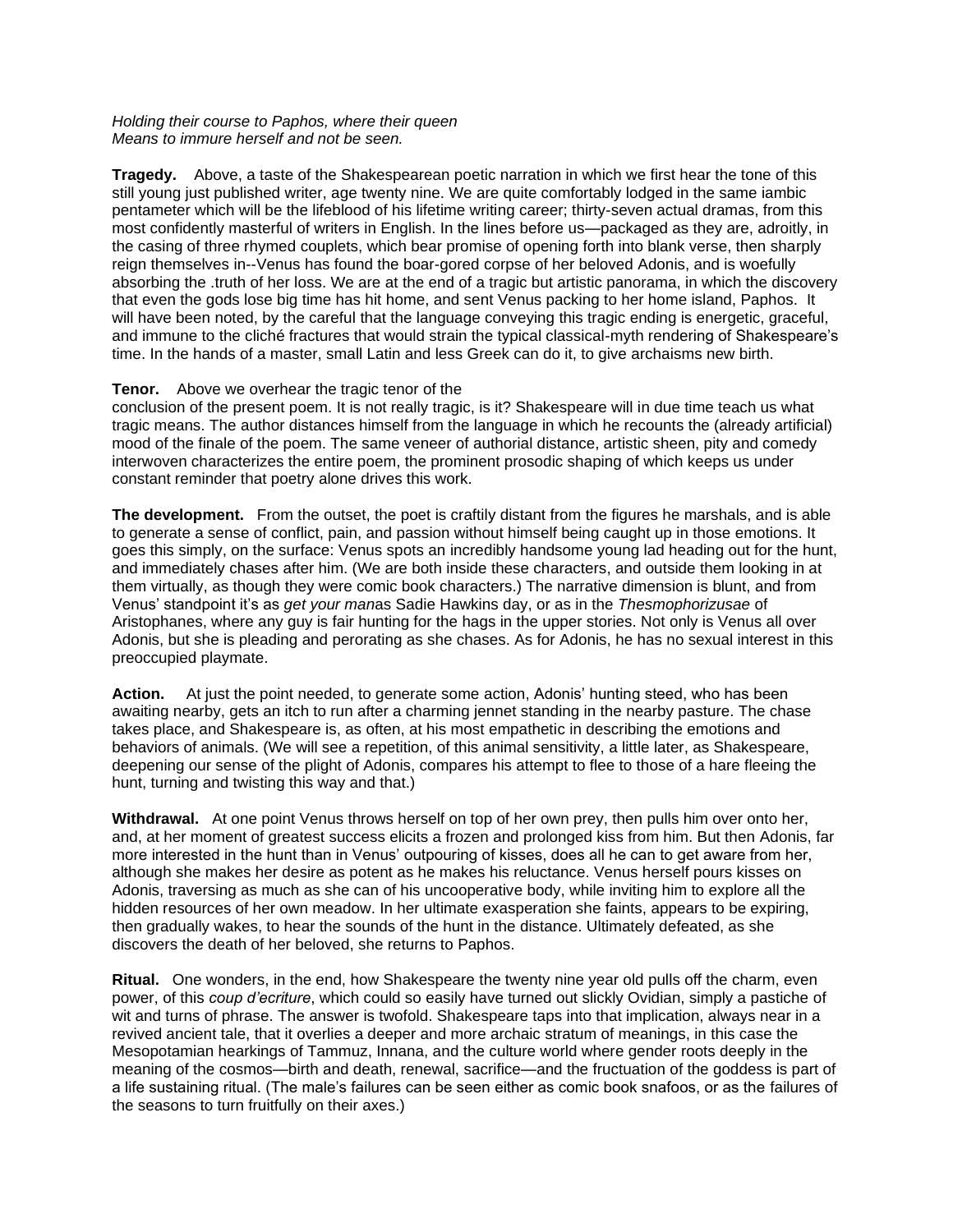**Prosody.** The other skill Shakespeare makes irresistibly attractive In this long poem is prosodic flexibility. Many of us have been brought up on the naturalness of Shakespeare's address to us. He is as playwright in charge of our oral attention, from the get go. We may curse at the archaic in his language, but even through the archaisms we penetrate to the mastery of living sound. The 'rhyme scheme' of Venus and Adonis perfectly fits the thought-ear's desire for narrative flow across borders of prosodic completion; we savor the tension of completed sense unit—all one hundred ninety nine of these sestets with narrative continuity.

# **Themes**

Lust. Venus is unabashedly lustful. From the first view of Adonis she is recklessly In love with him, and does everything she can, right down to tackling and nearly raping him. (His frozen responses, yes, take on a slight taint of comedy here, and the poet reserves a fund of irony, throughout the poem, for the sex role reversals that generate the whole poem.)

**Withdrawal.** Adonis is turned off by the aggressiveness of Venus, who is passionately in his face. For the ancient reader, I would speculate—as in the note on ritual above—this turning away, by the male, touches the ever potential threat of nature's withdrawal of itself. (Have we global mortals, gripped as I write by a hungry virus, inadvertently rediscovered that archaic sensibility?)

**Nature.** Venus represents nature in full abundance, as unquestioning as the crops, the spawning of salmon, or the coming of the rainy season. She sees Adonis and finds him irresistible, and cannot stop pursuing him until his rejection of her has become total. Like nature, she begins anew even as she is rejected, for *natura non facit saltum, nature does not tolerate a discontinuous leap.*

**Irony.** The culture from which Shakespeare creates the present poem is already more than early modern; it is scientifically fertile, socially and politically forward looking, and—as we see well in Shakespeare's contemporary Montaigne—it is skeptical, in many ways secular, and increasingly educated. Shakespeare is ironizing, as he pulls this ancient mythological poem into his lens, and goes both seriously and ironically into the tensions of the work.

**Main Character.** The main character is Venus, who is all about sexual pursuit and control, until she has to recognize that she has been totally defeated. The more pressure she applies to Adonis, the more desperately he flees her. The extent of her carnal longing is clear and it takes a fainting fit and the death of her lover to send her back to Paphos, to review her godly life.

**Parallels**. Hippolytus, in Euripides' play of the same name, and Hippolyte, the same male character in Racine's*Phedre,* both bear some meaningful resemblances to and differences from Shakespeare's Adonis. All three figures would rather hunt than make love, in fact prefer the society of youngish men, their age mates, to that of women. The downfall for Shakespeare's Adonis is a boar's tusks, a metaphor we might say for male penetration. The downfall for Hippolytus, in both Euripides' and Racine's plays, is the fury of Theseus, the young man's father, but in Euripides it the rage of a father toward a seemingly audacious son, while in Racine it is the jealous vengeance of a stepmother who has been spurned by her stepson.

## **Illustrative moments**

**Accosting** 'Thrice fairer than myself…' are the words with which Venus directly approaches Adonis, as he is getting ready for the hunt, with his buddies.

Luring 'Here, come and sit, where never serpent hisses...'. Venus assures the wary Adonis of the security of their location. She wants him to sit close to her.

**Seductive** 'Tis but a kiss, I beg; why art thou coy…?' Before long, having straddled Adonis, she posts a major kiss on his lips. He accepts, and they hold…and then that's it.